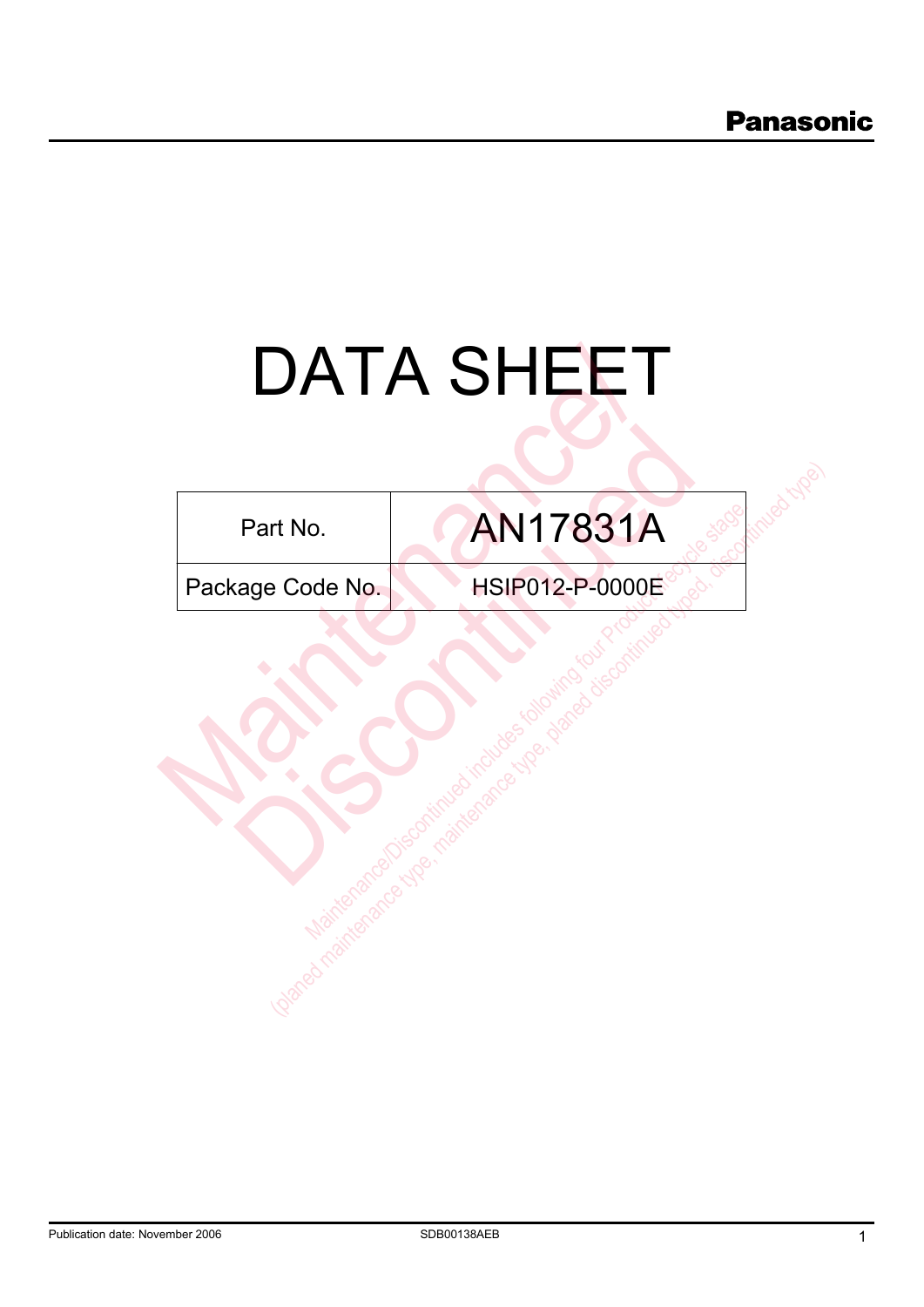# **Contents**

| Applications                                                                                                         | $\mathbf{3}$ |
|----------------------------------------------------------------------------------------------------------------------|--------------|
|                                                                                                                      |              |
|                                                                                                                      |              |
| Application Circuit Example (Mathematical According Application According Application Circuit Example                |              |
| <b>Block Diagram</b>                                                                                                 |              |
|                                                                                                                      |              |
| Absolute Maximum Ratings (and according to the control of the control of the control of the Absolute Maximum Ratings |              |
|                                                                                                                      |              |
|                                                                                                                      |              |

Maintenance Continued includes for the continued include the control of the control of the control of the control of the control of the control of the control of the control of the control of the control of the control of (planed maintenance types, planed discontinued types, and the planet discontinued typed, and the planet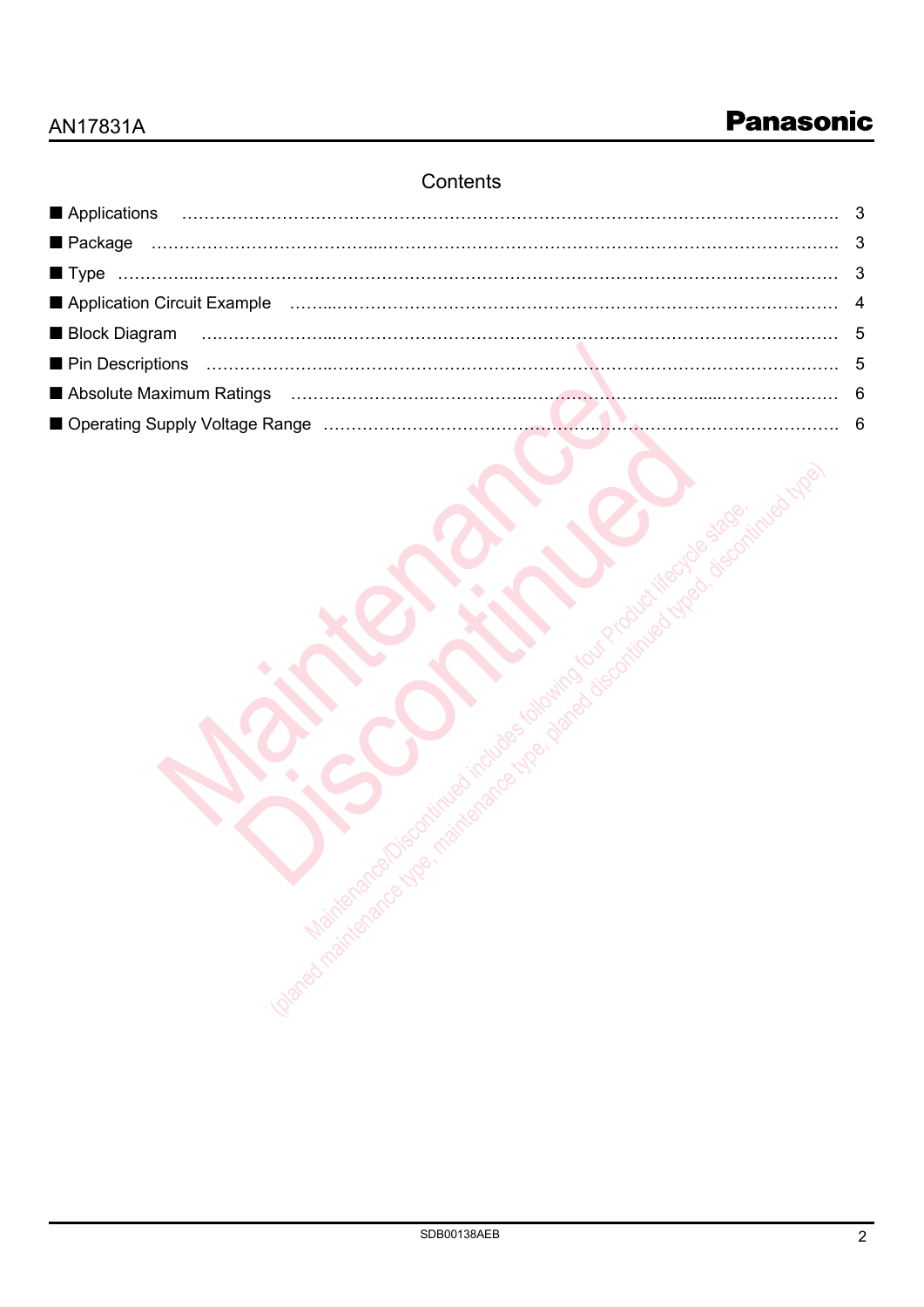# AN17831A

44 W (6  $\Omega$ ) × 2-channel BTL power amplifier built-in standby and muting features incorporating various protection circuits

### Applications

 $\bullet$  ICs for audio

### **Package**

• SIL 12-pin plastic package (power type with fin) plastic package (power type with fim)<br>olithic bipolar IC<br>contribution of the control of the control of the control of the control of the control of the control of the control of the control of the control of the control of

### $\blacksquare$  Type

• Silicon monolithic bipolar IC Discontinued No. 2019

Maintenance Continued includes for the continued include the control of the control of the control of the control of the control of the control of the control of the control of the control of the control of the control of (planed maintenance types, planed discontinued types, and the planet discontinued typed, and the planet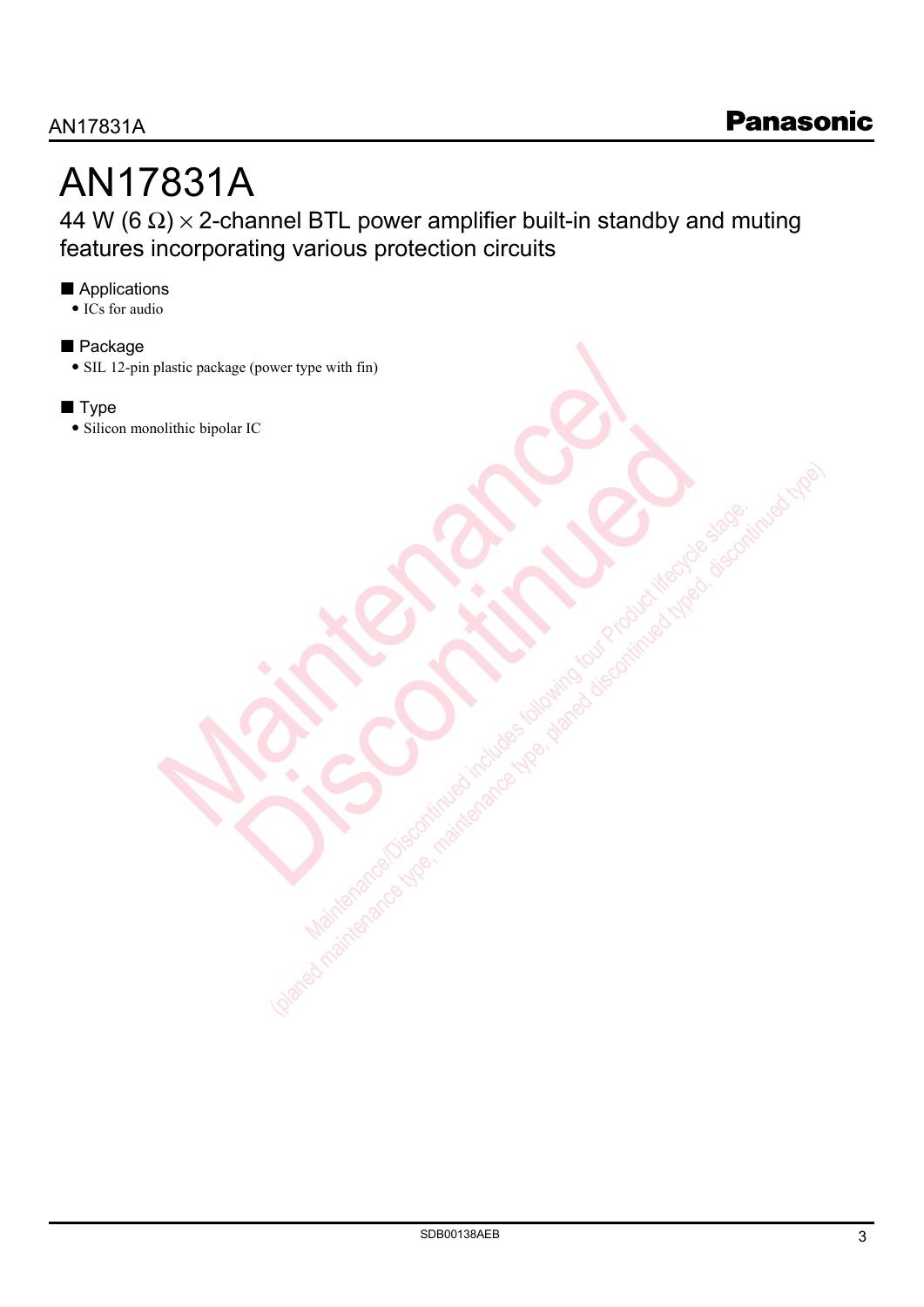# AN17831A

### Application Circuit Example



| STB "off"  | 5,             |
|------------|----------------|
| STB "on"   | 0 <sub>V</sub> |
| Mute "off" | 0 <sub>V</sub> |
| Mute "on"  |                |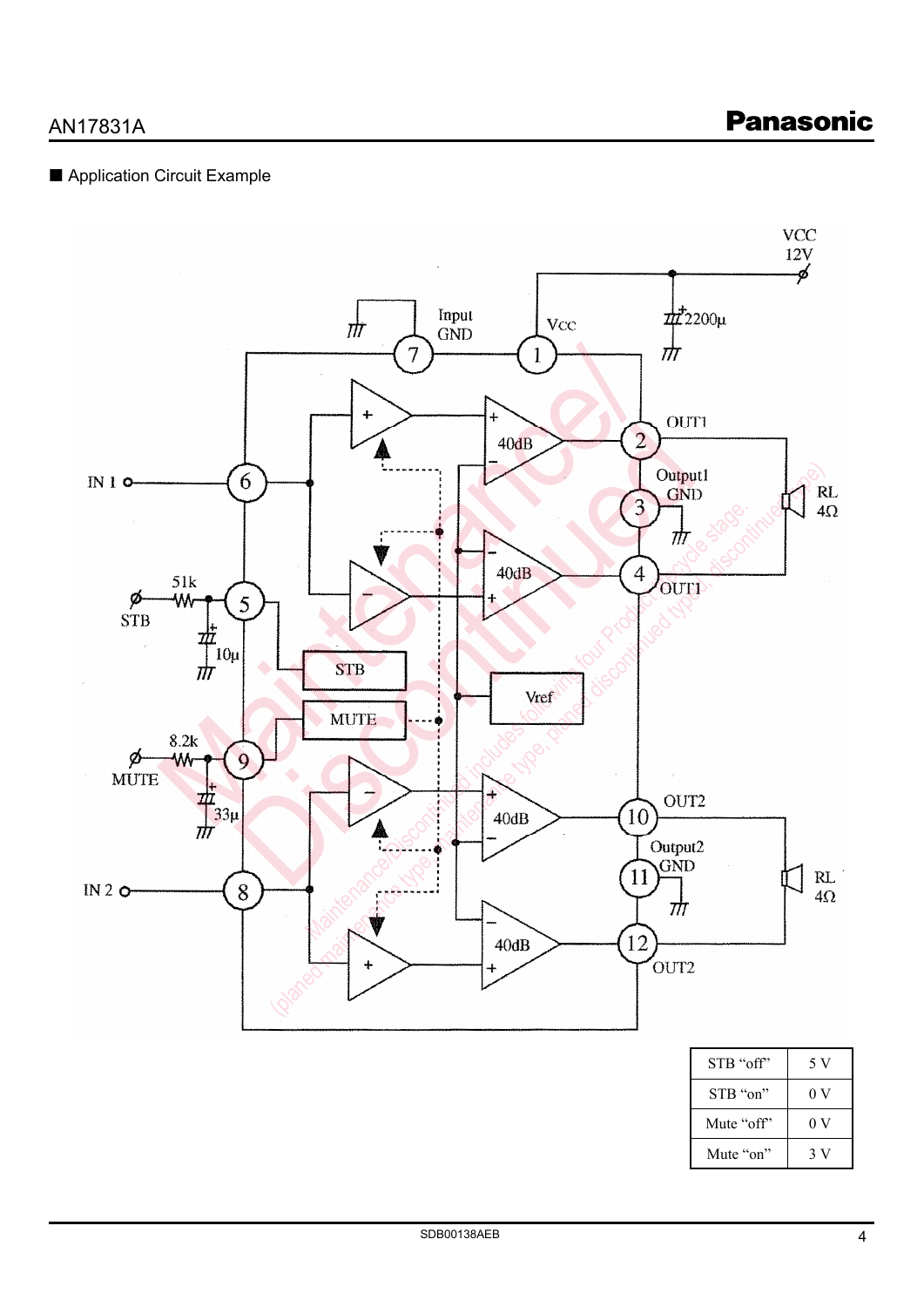### Block Diagram



### Pin Descriptions

| Pin Descriptions | ↘<br>Standby<br><b>MUTE</b><br>Circuit<br>12<br>3<br>2<br>5<br>9<br>8<br>10<br>7<br>Δ<br>6 |                |                             |  |  |  |  |
|------------------|--------------------------------------------------------------------------------------------|----------------|-----------------------------|--|--|--|--|
| Pin No.          | <b>Description</b>                                                                         | Pin No.        | Description                 |  |  |  |  |
| 1                | $\rm V_{CC}$                                                                               | $\overline{7}$ | Pre GND                     |  |  |  |  |
| $\overline{2}$   | Channel 1 +ve phase output                                                                 | $8\,$          | Channel 2 input             |  |  |  |  |
| $\overline{3}$   | Channel 1 output GND                                                                       | 9              | Mute                        |  |  |  |  |
| $\overline{4}$   | Channel 1-ve phase output                                                                  | $10\,$         | Channel 2 - ve phase output |  |  |  |  |
| 5                | Standby                                                                                    | 11             | Channel 2 output GND        |  |  |  |  |
| $\sqrt{6}$       | Channel 1 input                                                                            | 12             | Channel 2 +ve phase output  |  |  |  |  |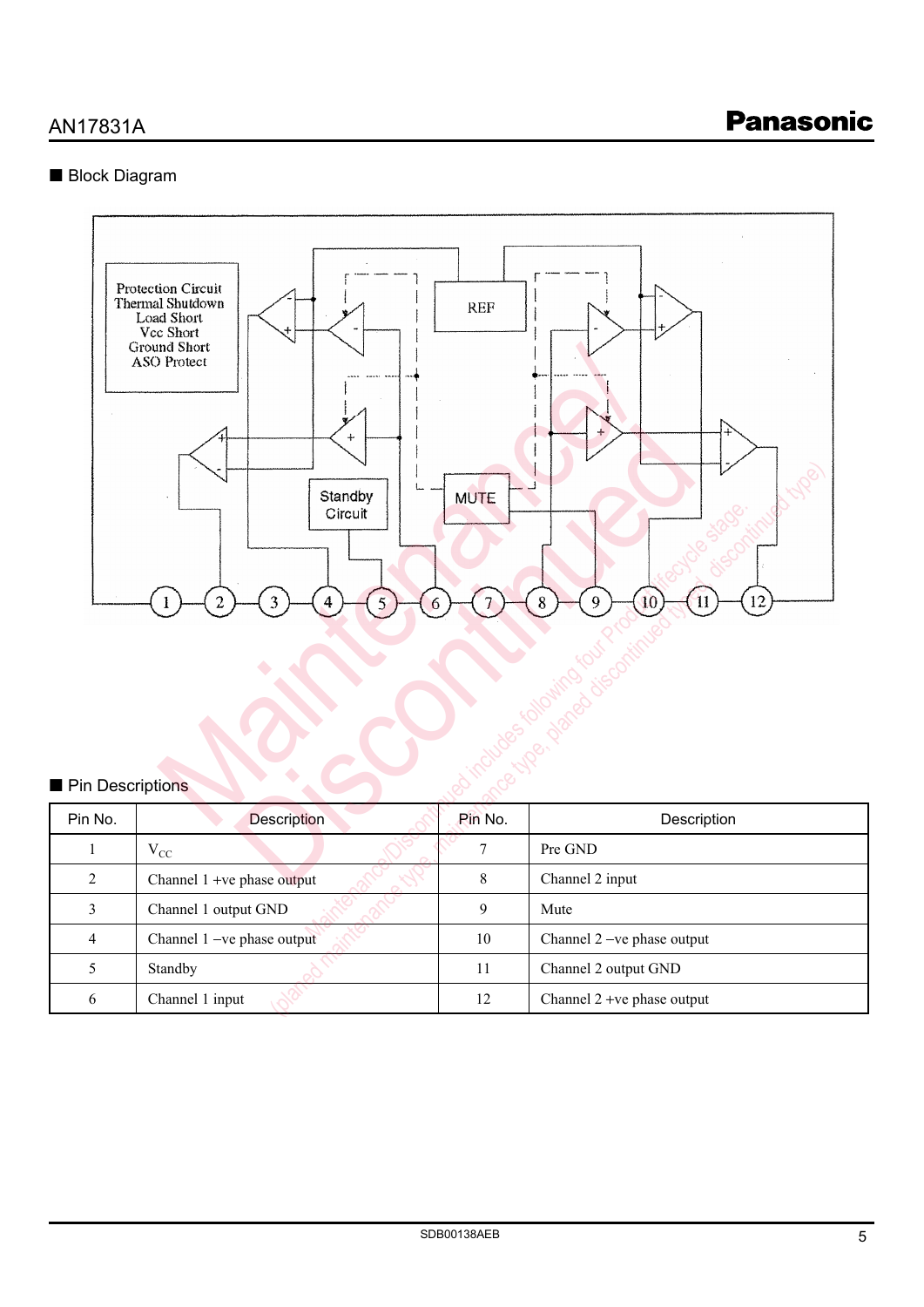### Absolute Maximum Ratings

| A No.            | Parameter                                                            | Symbol                    | Rating                                   | Unit              | <b>Note</b> |
|------------------|----------------------------------------------------------------------|---------------------------|------------------------------------------|-------------------|-------------|
| $\mathbf{1}$     | Supply voltage                                                       | $V_{CC}$                  | 27                                       | $\mathbf V$       | $*1$        |
| $\sqrt{2}$       | Supply current                                                       | $I_{CC}$                  | 8.0                                      | $\mathbf{A}$      |             |
| 3                | Power dissipation                                                    | $P_D$                     | 37.5                                     | W                 | $*2$        |
| $\overline{4}$   | Storage temperature                                                  | $T_{\rm stg}$             | $-55$ to $+150$                          | $\rm ^{\circ}C$   |             |
| 5                | Operating ambient temperature                                        | $T_{\text{opr}}$          | $-25$ to $+75$                           | $\rm ^{\circ}C$   |             |
| 6                | Operating ambient atmospheric pressure                               | $P_{\rm opr}$             | $1.013 \times 10^5 \pm 0.61 \times 10^5$ | Pa                |             |
| $\boldsymbol{7}$ | Operating constant gravity                                           | $G_{\text{opt}}$          | 9810                                     | $m/S^2$           |             |
| $\,8\,$          | Operating shock                                                      | $\mathbf{S}_{\text{opr}}$ | 4 900                                    | $m/S^2$           |             |
|                  | *2: Ta = $75^{\circ}$ C. For the independent IC without a heat sink. |                           |                                          |                   |             |
|                  | ■ Operating Supply Voltage Range                                     |                           |                                          | <b>Hambooking</b> |             |
|                  | Parameter                                                            | Symbol                    | Range                                    | Unit              | <b>Note</b> |
|                  | Supply voltage range                                                 | $V_{CC}$                  | 8.0 to 26.5                              | $\mathbf V$       | $*1$        |

## Operating Supply Voltage Range

| 8     | Operating shock                                                                                                           | $S_{\text{opr}}$ | 4 900       | $m/S^2$           |      |
|-------|---------------------------------------------------------------------------------------------------------------------------|------------------|-------------|-------------------|------|
| Note) | *1: Without input signal, $V_{CC}$ is up to 27 V.<br>*2: Ta = $75^{\circ}$ C. For the independent IC without a heat sink. |                  |             | <b>Firmed Moe</b> |      |
|       | Operating Supply Voltage Range                                                                                            |                  |             |                   |      |
|       | Parameter                                                                                                                 | Symbol           | Range       | Unit              | Note |
|       | Supply voltage range                                                                                                      | $V_{CC}$         | 8.0 to 26.5 | $\mathbf V$       | $*1$ |
|       | Red Maintenance Line                                                                                                      |                  |             |                   |      |